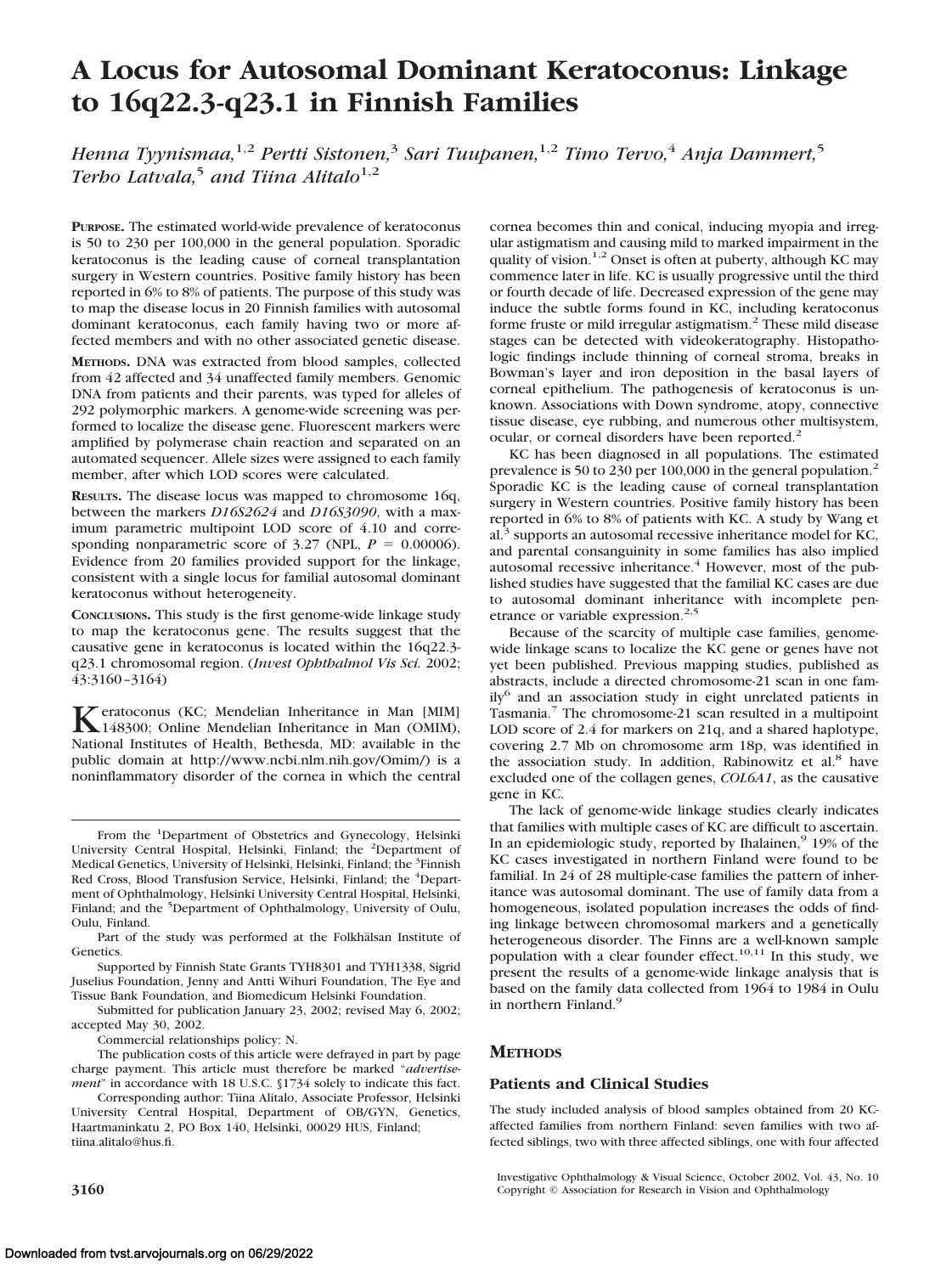

**FIGURE 1.** The partial pedigrees of the Finnish families affected by KC, showing the family members who participated in the study (samples were not obtained from the members marked with *dotted line*).

siblings, four with both an affected parent and child, one with affected first cousins, and one with both an affected parent and monozygotic twins. The remaining four families were also multiple-case families, but samples were obtainable only from one patient along with unaffected members (Fig. 1). The high frequency of multiple-case families in the Oulu region indicates that KC has an enrichment in northern Finland. Genealogical studies were not initiated, but to our knowledge the families are not closely related, although they may share a common ancestor if traced back a few centuries, a feature that is typical of Finnish families originating from a restricted geographical region. The Oulu area belongs to the late-settlement region and was inhabited in the late 15th century by a small number of people from southern and western Finland. Population expansion began in the 17th century.

We performed an ophthalmic reexamination of patients with KC and their first-degree relatives, using both clinical and videokeratographic evaluation. Inclusion criteria were the following: central or paracentral stromal thinning and conical protrusion of the cornea and other classic signs of KC and videokeratographically evident KC or corneal penetrating keratoplasty performed because of KC; and no clinical signs of KC in the slit lamp examination but abnormal corneal topography (KC forme fruste) according to the guidelines of Rabinow $itz<sub>1</sub><sup>12</sup>$  including central steepening, inferior–superioir dioptric asymmetry, difference between right and left central corneal power, and skewing of the steepest radial axes above and below the horizontal meridian. All the patients were more than 35 years of age, except one who aged 15 years (KC forme fruste). No other genetic disease was segregated in the families.

#### **DNA Extraction**

The research adhered to the tenets of the Declaration of Helsinki. Informed consent was obtained from all participants, in accordance with the requirements of the University of Helsinki, Department of Medical Genetics Ethics Committee. Genomic DNA was isolated by

standard methods from venous blood, collected from 42 affected and 34 unaffected family members.

#### **Microsatellite and Linkage Analysis**

A genome-wide screening, with 292 highly polymorphic autosomal microsatellite markers spanning the entire genome except for chromosomes X and Y, with average spacing of 11.7 centimorgans (cM, modified from CHLC Screening Set 6; obtained from the Cooperative Human Linkage Center; National Institutes of Health, Bethesda, MD; http://gai.nci.nih.gov/CHLC/), was performed to localize the disease gene. Genomic DNA from family members was amplified by polymerase chain reaction (PCR), using fluorescently labeled markers. PCR products were separated on an automated sequencer (model 377; Applied Biosystems, Foster City, CA) before analysis on computer (Genescan 2.2 and Genotyper 2.0 software; Genescan was developed by Christopher Burge, Stanford University, Stanford, CA, and is provided to academic users at no fee by the Massachusetts Institute of Technology, Cambridge, MA, at http://mit.edu./Genescan; Genotyper 2.0; Applied Biosystems). Parametric (LOD scores) and nonparametric (NPL scores) multipoint linkage analysis for the genome wide screen were performed with the Genehunter program (version 1.2; provided in the public domain by the Laboratory of Statistical Genetics, Rockefeller University, New York, NY; available at linkage.rockefeller. edu/).<sup>13</sup> Nonparametric linkage analysis concentrates on allele-sharing between family members with the same phenotype. Pair-wise linkage calculations were performed with the MLINK program of the FASTLINK package (version 4.1P; FASTLINK is provided in the public domain by the National Institutes of Health and is available at ftp:// fastlink.nih.gov/pub/fastlink/fastlink.tar.Z/).<sup>14</sup> Heterogeneity testing was performed with the Genehunter program. Allele frequencies of the microsatellite markers were obtained from the CEPH database (provided in the public domain by Fondation Jean Dausset—Centre de'Etude du Polymorphisme Humain (CEPH; Center for the Study of Human Polymorphism) Paris, France; available at www.cephb.fr/cgibin/wdb/ceph/systeme/form. The frequency for the putative KC gene was set at 0.0015.<sup>9</sup> No sex difference was assumed. Based on the family data, the penetrance of the disease in Finnish KC-affected families was estimated to be 50%<sup>9</sup> and was set thus with one liability class. The disease phenotype was analyzed as an autosomal dominant trait, but because in some small families the mode of inheritance was not obvious, we also included nonparametric linkage analysis, which is independent of the model of inheritance. Haplotypes were constructed manually.

To check the two previously assigned potential loci for KC on chromosome arms 18p and 21q, we analyzed these chromosomes first and also genotyped additional chromosome-18 and-21–specific markers. The primer sequences for these markers were obtained through the Genome database (data not shown; the Genome database is provided in the public domain by the Hospital for Sick Children, Toronto, Ontario, Canada, and is available at http://www.gdb.org).

#### **RESULTS**

No evidence for linkage between KC and the markers on chromosome arms 18p or 21q was observed. The multipoint LOD scores were negative throughout both chromosomal regions (Fig. 2).

Significant exclusion was obtained for all markers, except for four regions on chromosomes 2, 10, 15, and 16 with LOD scores exceeding 1.5 (Fig. 2). Additional markers flanking the four peak regions were genotyped and increased multipoint LOD scores were obtained only for markers on chromosome arm 16q. The highest initial LOD score on chromosome arm 16q was obtained with the genome-wide panel marker *D16S518*. The flanking dinucleotide repeat markers *D16S2624*, *D16S3033*, *D16S2642*, *D16S512*, *D16S3018*, *D16S3115*, *D16S3118*, *D16S3083*, *D16S3090*, *D16S3138*, and *D16S3029* were used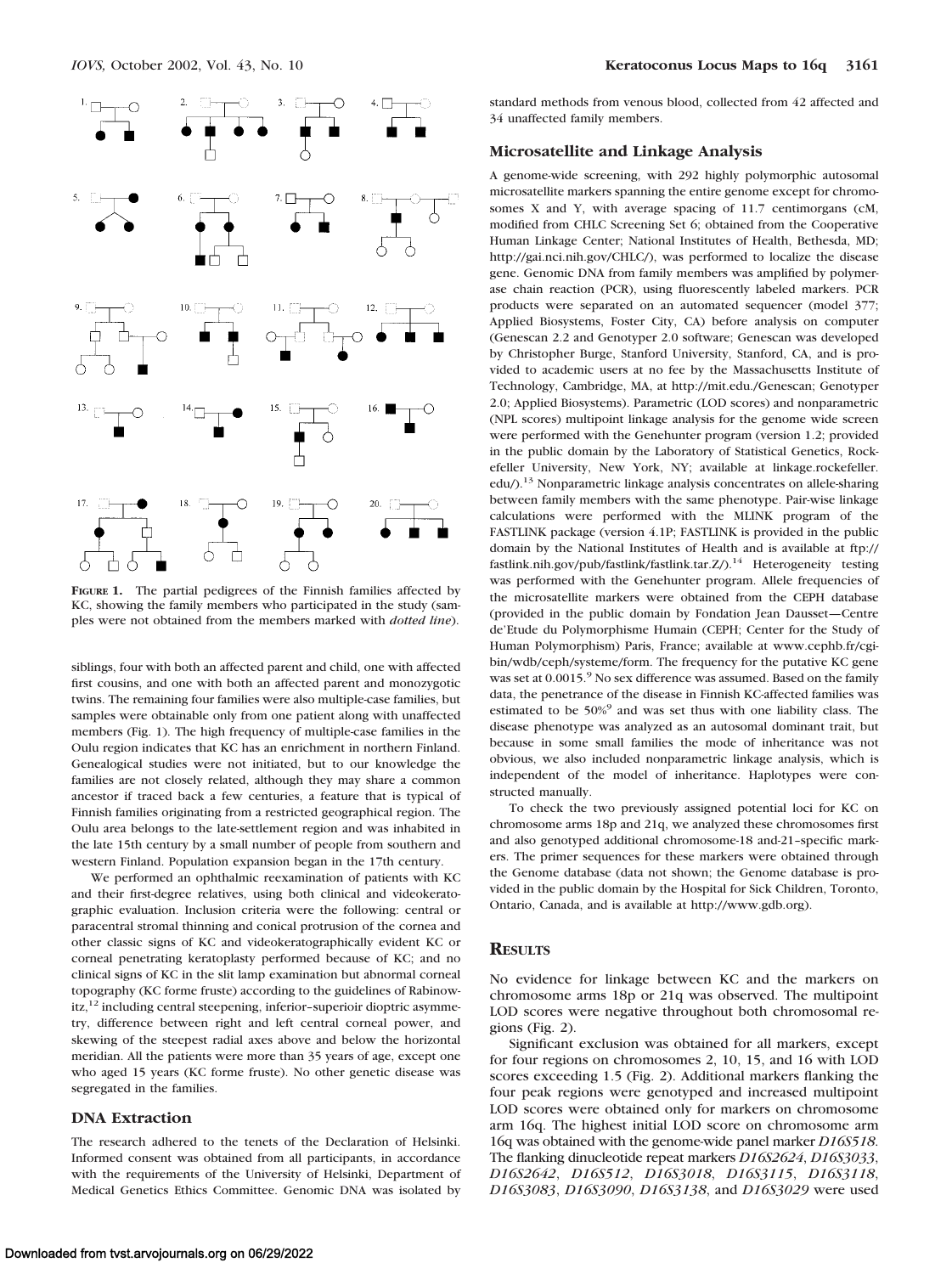

**FIGURE 2.** Linkage results of the genome scan for KC with 292 autosomal markers in 20 pedigrees. *Black line*: multipoint LOD scores; *gray line*: NPL scores. The figure illustrates the approximate genomic coverage and was constructed from the values obtained in Genehunter. The lines at chromosomal boundaries are discontinuous.

to obtain a denser marker map of the region. The order of markers was obtained from the physical map by Liu et al.<sup>15</sup> and the GenBank genomic sequences (GenBank, the genetic sequence database, is provided in the public domain by the National Institutes of Health, Bethesda, MD; available at http:// www.ncbi.nlm.nih.gov/Genbank/) The use of additional markers resulted in the maximum multipoint LOD score of 4.11 and NPL (assuming no fixed model of inheritance of KC) of 3.27 (approximate  $P = 0.00006$ , Fig. 3). No heterogeneity was observed. A maximum two-point LOD score of 2.31 (at  $\theta$  = 0.001) was obtained between KC and the marker *D16S3115* (Table 1).

The allele data, which were obtained using 14 markers from the region *D16S771*-*D16S3029*, was used to construct disease



# Chromosome 16

haplotypes. Recombinations were observed in families 2, 6, 11, and 19 (Table 2). Based on the haplotype data, the KC gene was localized between the markers *D16S2624* and *D16S3090*, a region of approximately 6.9 cM.

## **DISCUSSION**

The results of the present genome-wide linkage study suggest that the causative gene in KC is located within the 16q22.3 q23.1 chromosomal region, in an interval of approximately 6.9 cM. Three genes with defects resulting in different corneal disorders are located on or near the KC candidate region and are thus worth checking more thoroughly. The lecithin-choles-

**FIGURE 3.** Linkage results with chromosome-16–specific markers. The peak multipoint LOD score of 4.1 was obtained at the marker locus *D16S3018*. *Black line*: multipoint LOD scores; *gray line*: NPL scores.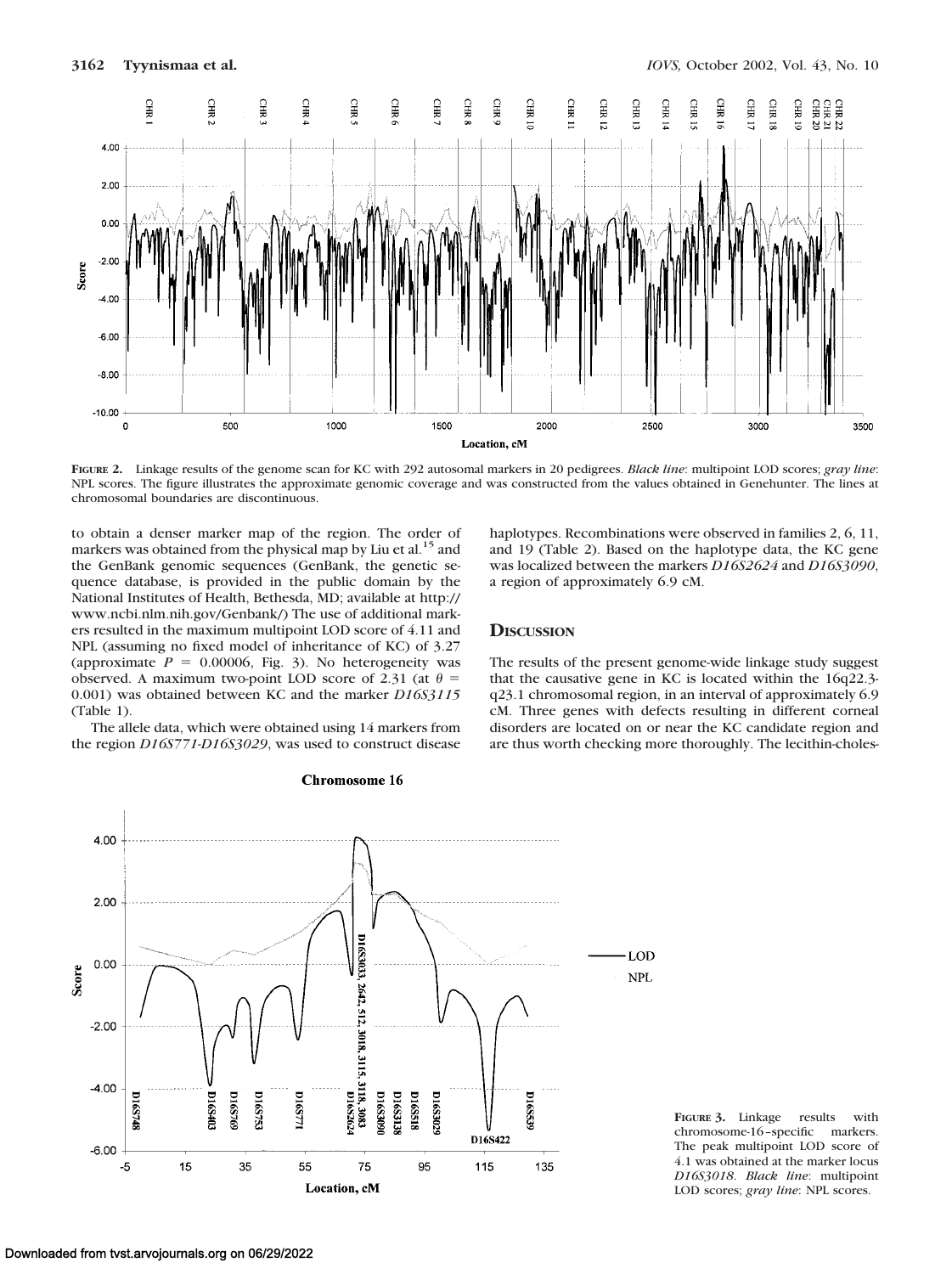| Locus                 | Recombination Fraction, 0 |         |         |         |         |      |      |      |  |
|-----------------------|---------------------------|---------|---------|---------|---------|------|------|------|--|
|                       | 0.0                       | 0.001   | 0.01    | 0.05    | 0.1     | 0.2  | 0.3  | 0.4  |  |
| D <sub>16</sub> S771  | $-3.61$                   | $-3.22$ | $-1.96$ | $-0.70$ | $-0.21$ | 0.09 | 0.10 | 0.04 |  |
| D16S2624              | 0.33                      | 0.62    | 1.30    | 1.69    | 1.61    | 1.14 | 0.61 | 0.19 |  |
| D <sub>16S</sub> 3033 | 0.61                      | 0.61    | 0.60    | 0.56    | 0.49    | 0.32 | 0.16 | 0.04 |  |
| D16S2642              | 2.09                      | 2.08    | 2.02    | 1.74    | 1.41    | 0.83 | 0.38 | 0.10 |  |
| D <sub>16</sub> S512  | 1.49                      | 1.48    | 1.44    | 1.24    | 1.00    | 0.60 | 0.28 | 0.07 |  |
| D16S3018              | 2.00                      | 2.00    | 1.94    | 1.70    | 1.40    | 0.83 | 0.38 | 0.10 |  |
| D16S3115              | 2.31                      | 2.31    | 2.24    | 1.94    | 1.58    | 0.93 | 0.43 | 0.11 |  |
| D16S3118              | 1.02                      | 1.01    | 0.98    | 0.85    | 0.69    | 0.40 | 0.18 | 0.05 |  |
| D16S3083              | 1.56                      | 1.55    | 1.50    | 1.29    | 1.04    | 0.60 | 0.27 | 0.06 |  |
| D16S3090              | $-1.54$                   | $-1.39$ | $-0.85$ | $-0.28$ | $-0.06$ | 0.05 | 0.04 | 0.01 |  |
| D16S3138              | 1.43                      | 1.43    | 1.40    | 1.27    | 1.08    | 0.70 | 0.35 | 0.10 |  |
| D16S518               | 1.51                      | 1.51    | 1.47    | 1.30    | 1.10    | 0.69 | 0.35 | 0.11 |  |
| D16S3029              | $-2.87$                   | $-2.57$ | $-1.48$ | $-0.40$ | $-0.03$ | 0.13 | 0.09 | 0.03 |  |

**TABLE 1.** Two-Point LOD Scores for Chromosome 16 Markers within and Flanking the Critical Region for KC

terol acyltransferase gene (*LCAT*) is responsible for fish-eye disease with corneal lesions (MIM  $136120$ ).<sup>16</sup> The tyrosine aminotransferase (*TAT*) gene, causes tyrosinemia, which is characterized by herpetiform corneal ulcers (MIM  $276600$ ).<sup>17</sup> Recently, the carbohydrate sulfotransferase 6 gene (*CHST6*) was identified as the causative gene for macular corneal dystrophy types I and II (*MCD*, MIM 217800).<sup>18</sup> Autosomal recessive MCD is characterized by progressive clouding of corneal stroma. In MCD type I, neither cornea nor serum contains appreciable levels of antigenic keratan sulfate (aKS), whereas in MCD type II aKS is present in cornea and serum. Homozygous inactivating mutations were detected in the coding region of *CHST6* in patients with MCD type I, whereas in patients with MCD type II DNA rearrangements were found in the upstream region of the same gene. MCD has not been reported to be associated with KC. The 6.9-cM KC candidate gene region also includes several other mapped genes, none of which was an obvious functional candidate (Fig. 4).

Functional candidate genes for KC have been proposed based on histologic findings. These include corneal collagens, proteinases, proteinase inhibitors, and interleukin-1–associated proteins. Only *COL6A1* (MIM 120220) on chromosome arm 21q has been excluded as the causative gene in autosomal dominant KC.<sup>8</sup> The expression levels of a number of degradative enzymes and protease inhibitors have been compared in normal and KC corneas. For example, the expression of matrix metalloproteinase (MMP)-2 (MIM 120360) in KC-affected cornea has been actively studied.5,19,20 Because KC is considered to be genetically heterogeneous, the results of expression studies depend strongly on the genetic background of the cornea donors. Ihalainen et al.<sup>5</sup> found an increase in type IV collagenolytic (or MMP-2) activity in primary KC corneal cultures of Finnish patients. The MMP-2 gene maps to  $16q21<sup>21</sup>$  It has now been excluded as the causative gene for KC, because it was mapped outside the candidate gene region (data not shown).

A future goal is to narrow the candidate gene interval by linkage disequilibrium studies involving both additional markers and patients. In the present study, the patients in each family shared a common disease haplotype in the 6.9-cM interval, but the haplotypes of these patients varied among families. It is probable that linkage disequilibrium can be detected by using a denser marker map of the region, as has been shown in two other linkage studies of Finnish families.<sup>22</sup> Even though it is not yet known whether the gene on chromosome 16 is defective in patients with KC worldwide, identifying the gene in a Finnish KC subtype improves the understanding of the

|  |  |  | TABLE 2. Summary of the Haplotype Data of the KC Candidate Region |  |  |  |  |  |
|--|--|--|-------------------------------------------------------------------|--|--|--|--|--|
|--|--|--|-------------------------------------------------------------------|--|--|--|--|--|

|                                  |                      | <b>Affected Patients</b> |           |           |           |  |  |  |  |
|----------------------------------|----------------------|--------------------------|-----------|-----------|-----------|--|--|--|--|
| Distance between<br>Markers (cM) | Marker               | Family 2                 | Family 6  | Family 11 | Family 19 |  |  |  |  |
|                                  | D <sub>16</sub> S771 | NA                       | 永         | 永         | *         |  |  |  |  |
| 1.8                              | D16S2624             | <b>NA</b>                | 永         | $\Omega$  | *         |  |  |  |  |
| 1.0                              | D16S3033             | $\Omega$                 | $\Omega$  | <b>NA</b> | $\Omega$  |  |  |  |  |
| 0.25                             | D16S2642             | $\Omega$                 | $\Omega$  | <b>NA</b> | $\Omega$  |  |  |  |  |
| 0.25                             | D16S512              | $\Omega$                 | $\Omega$  | <b>NA</b> | $\Omega$  |  |  |  |  |
| 0.5                              | D16S3018             | $\Omega$                 | $\Omega$  | $\Omega$  | $\Omega$  |  |  |  |  |
| 0.7                              | D16S3115             | $\Omega$                 | $\Omega$  | $\Omega$  | $\Omega$  |  |  |  |  |
| 0.7                              | D16S3118             | $\Omega$                 | $\Omega$  | <b>NA</b> | $\Omega$  |  |  |  |  |
| 1.5                              | D16S3083             | $\Omega$                 | $\Omega$  | $\Omega$  | $\Omega$  |  |  |  |  |
| 2.0                              | D16S3090             | <b>NA</b>                | $\Omega$  | 永         | $\Omega$  |  |  |  |  |
| 7.5                              | D16S3138             | $\Omega$                 | $\Omega$  | <b>NA</b> | $\Omega$  |  |  |  |  |
| 7.5                              | D16S518              | $\Omega$                 | $\Omega$  | <b>NA</b> | $\Omega$  |  |  |  |  |
| 7.5                              | D16S3029             |                          | $\Omega$  | 永         | $\Omega$  |  |  |  |  |
| 16.0                             | D16S442              | 永                        | <b>NA</b> | 永         | $\Omega$  |  |  |  |  |

Data show the observed recombinations in disease haplotypes of four families. The families did not share a common haplotype. The KC gene is localized between *D16S2624* and *D16S3090*. \*, allele segregating with normal phenotype; o, allele segregating with disease phenotype; NA, data not available.